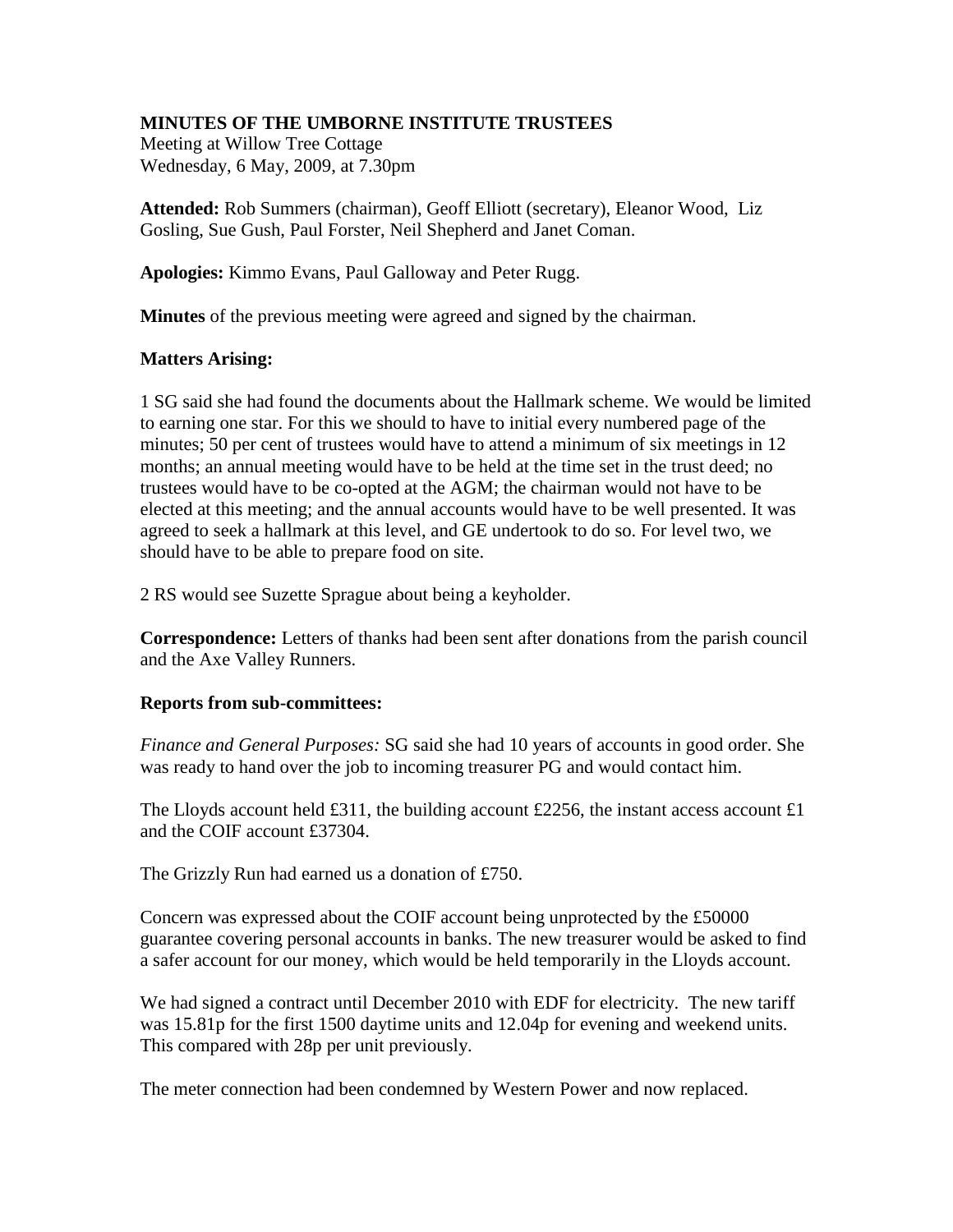*Entertainment and Fundraising:* EW said the Ug run and walk had been arranged. Rosemary Hewson would organise refreshments. There were revised routes for walkers and children. More had entered than before.

It was agreed to charge adults £2, children £1 and families £5 for entry to the Steam-Up. Teas would be £2.50 and cups of tea/coffee 50p. The usual stalls would be arranged. Publicity was in hand.

A total of £579 had been raised for the hall and £50 for Help the Heroes by the theme night.

*New Hall Development:* PF reported that with NS he had drawn up plans for a renovated hall on a similar footprint but with new kitchen and toilets and filled-in space between that added 50 per cent to the floorspace of the hall. There would be a wrapround entrance hall and a reclad roof. A renovation meant that we would not have to comply with various planning requirements. We should have to determine how strong the structure really was.

The estimated cost was £60000-plus.

A debate followed on whether at such a cost renovation or new build would be preferable. RS said a quote from Custom Timber Build set the cost of a new building at £60000, with roof but not foundations or fittings.

It was agreed on a proposal from PF to seek a meeting with the company to ascertain what we would get for our money and what permissions would be needed. The renovation scheme would be progressed at the same time.

It was further agreed that we had to make a decision soon on which direction to take. The trust would decide and promote it among the community.

JC said the second round of the Devon County Council 'Exeter Airport' grants had a deadline of June 30. There would be a third round and no more. There was also a new Area of Outstanding Natural Beauty *Making it Local* grant scheme. She was asked to follow up the information she had gained. If we were to qualify for the DCC scheme we should have to have designs and quotes ready by the deadline.

*Hall Maintenance*: RS said roof repairs were in hand. Floor repairs had been done.

**Website:** SG reported on websites that came in kit form for clubs and small organisations at £85pa. NS said that his company would host our site and have it designed. All he needed to know was what we wanted. It was agreed to have a website independent of the Shute Parish Plan.